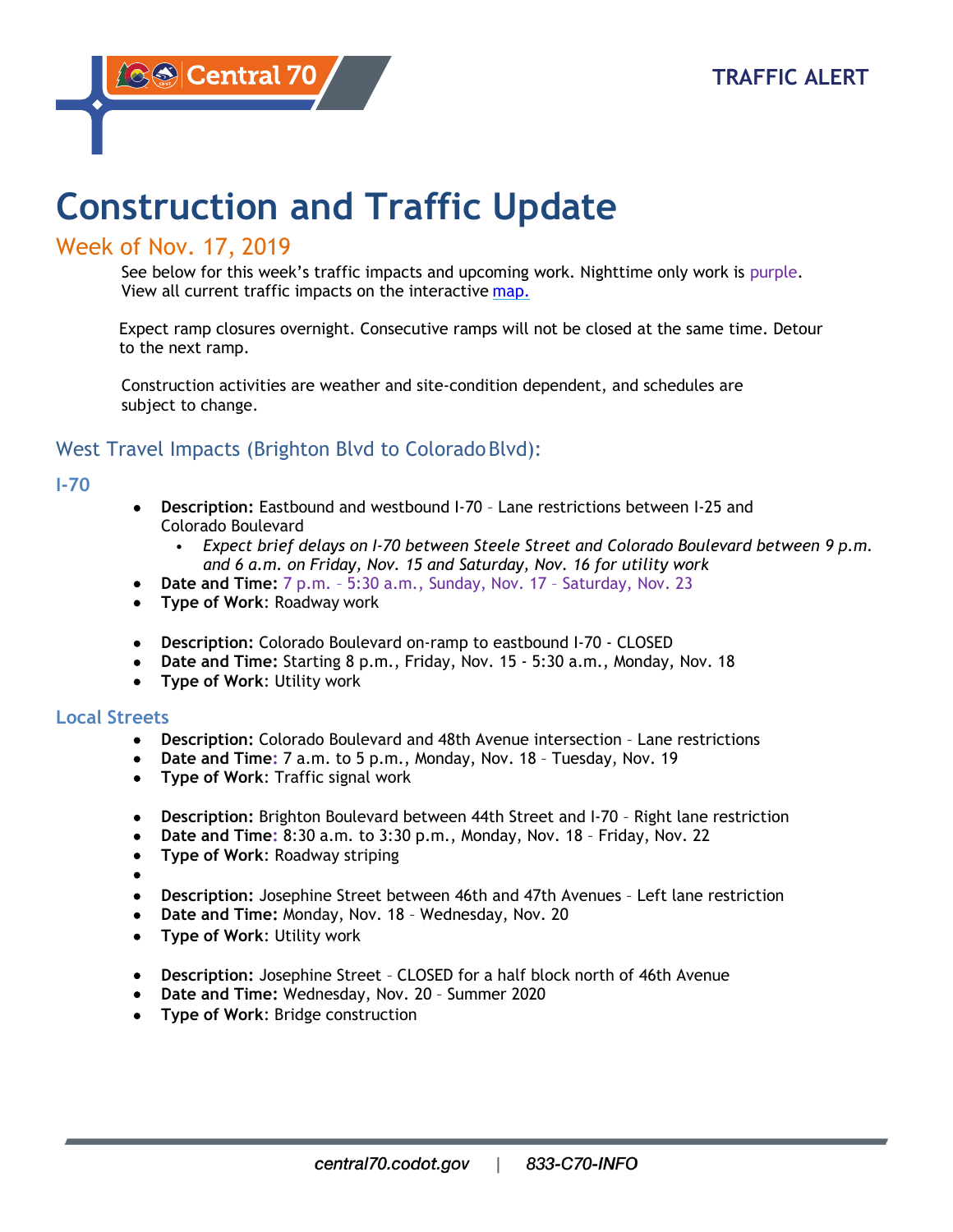**AS Central 70** 

# Central Travel Impacts (Colorado Blvd to Quebec St):

#### **I-70**

- **Description:** Eastbound and westbound I-70 Lane restrictions between Colorado Boulevard and Quebec Street
- **Date and Time:** 7 p.m. 5:30 a.m., Sunday, Nov. 17 Saturday, Nov. 23
- **Type of Work**: Roadway work

## **Local Streets**

- **Description:** Dahlia Street between Smith Road and Stapleton Drive North Lane **Restriction**
- **Date and Time:** Monday, Nov. 18 Wednesday, Nov. 20
- **Type of Work**: Utility work
- **Description:** Dahlia Street south of Stapleton Drive South CLOSED
- **Date and Time:** Starting Friday, Nov. 22 for approximately 4 months
- **Type of Work**: Roadway work
- **Description:** Holly Street under I-70 CLOSED; see [detour map](https://www.codot.gov/projects/i70east/detour-maps-2/holly-under-i-70.jpg)
- **Date and Time:** 7 p.m. Sunday, Nov. 17 to 5:30 a.m. Friday, Nov. 22
- **Type of Work**: Bridge work
- **Description:** Stapleton Drive North between Holly and Monaco streets Brief and intermittent closures
- **Date and Time:** 8 p.m. 5 a.m., Sunday, Nov. 17
- **Type of Work**: Shifting traffic

## East Travel Impacts (Quebec St to Chambers Rd):

#### **I-70**

- **Description:** Eastbound and westbound I-70 Various lane restrictions between Quebec Street and I-225
	- *Expect brief delays on I-70 between Central Park Boulevard and Havana Street between 11 p.m. and 5 a.m. on Sunday, Nov. 17 - Tuesday, Nov. 19 for utility work*
- **Date and Time:** 7 p.m. 5:30 a.m., Sunday, Nov. 17 Saturday, Nov. 23
- **Type of Work**: Roadway work
- **Description:** Havana Street on-ramp to eastbound I-70 CLOSED
- **Date and Time:** 7 p.m. 5:30 a.m., Tuesday, Nov. 19 Friday, Nov. 22
- **Type of Work**: Roadway striping
- **Description:** Eastbound I-70 at I-225 Double left lane restrictions
- **Date and Time:** Starting at 10 p.m. Friday, Nov. 15 5 a.m., Monday, Nov. 18
- **Type of Work**: Drainage work
- **Description:** Peoria Street on-ramp to eastbound I-70 CLOSED
- **Date and Time:** 8 p.m. to 5:30 a.m., Tuesday, Nov. 19 Friday, Nov. 22
- **Type of Work**: Bridge construction
- **Description:** I-70 eastbound off-ramp to Peoria Street CLOSED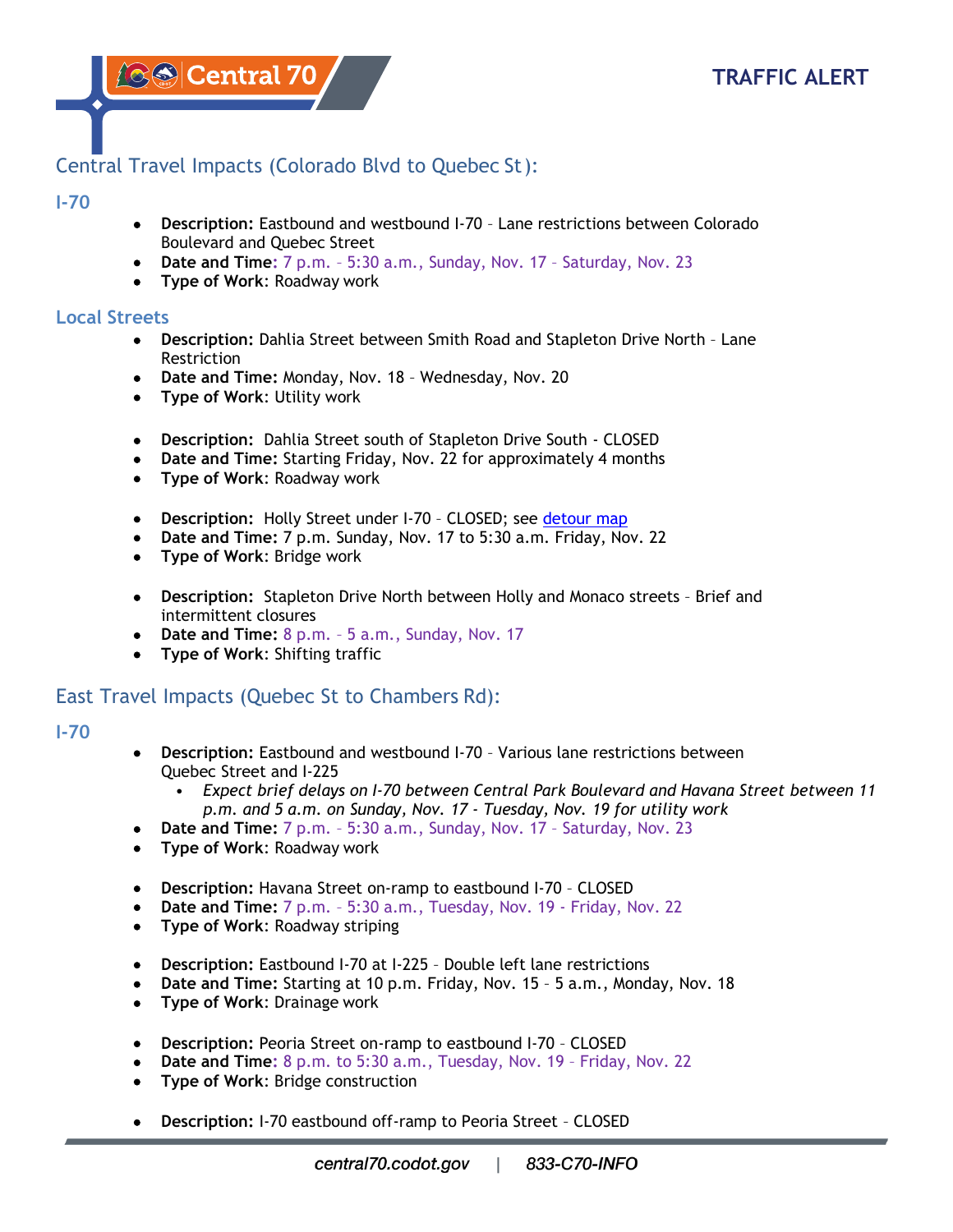

**ASS Central 70** 

- **Date and Time:** 10 p.m. to 5:30 a.m., Tuesday, Nov. 19 Friday, Nov. 22 **Type of Work**: Bridge construction
- **Description:** Northbound I-225 on-ramp to westbound I-70 CLOSED
- **Date and Time:** 10 p.m. 5:30 a.m., Tuesday, Nov. 19 Friday, Nov. 22
- **Type of Work**: Roadway striping
- **Description:** Chambers Road on-ramp to westbound I-70 CLOSED
- **Date and Time:** 10 p.m. 5:30 a.m., Tuesday, Nov. 19 Friday, Nov. 22
- **Type of Work**: Roadway striping

## **Local Streets – No new traffic impacts**

## **Upcoming Work**

- Monaco Street under I-70 and at Stapleton Drive South to close the weekend of Dec. 6 - 9; see [detour map](https://www.codot.gov/projects/i70east/detour-maps-2/monaco-under-i-70-eng.jpg/image_view_fullscreen)
- Monaco Street to close south of Stapleton Drive South on Dec. 9 for approximately four months; see [detour map](https://www.codot.gov/projects/i70east/detour-maps-2/monaco-south-of-stapleton-eng.jpg)
- Westbound I-70 off-ramp to Steele Street closing Dec. 6 9

## **Ongoing Work**

- Brighton Boulevard is one lane in each direction around I-70 to rebuild interchange
- Columbine Street bridge CLOSED, reopening Nov. 20
- Fillmore Street CLOSED for a half block north of 46th Avenue for bridge construction until summer 2020
- Continued closure of Stapleton Drive North between Dahlia and Holly streets for roadway work through December
- Holly Street CLOSED south of Stapleton Drive until Nov. 17
- Stapleton Drive North and South reduced to one lane for interstate widening
- Continued work at the Peoria Street and I-70 interchange, including construction of the new I-70 bridge

## **Permanent Closures**

- 46th Avenue between Brighton Boulevard and York Street
- York Street on-ramp to westbound I-70
- Thompson Court between 46th Avenue and Project sound wall to the north
- Vasquez Boulevard frontage road west of Steele Street
- 46th Avenue between Jackson Street and ramp to southbound Colorado Boulevard Access to businesses maintained
- Permanent closure of southbound 46th Avenue from 48th Avenue to Stapleton Drive North (east of Colorado Boulevard)
- Airlawn Road between Stapleton Drive South and Niagara Street

## **Nighttime general construction the weeks of Nov. 17 and Nov.24, 2019 will occur at the following locations:**

- Brighton Boulevard and I-70 interchange
- 46th Avenue and Union Pacific Railroad crossing
- I-70 and 46th Avenue between York Street and Colorado Boulevard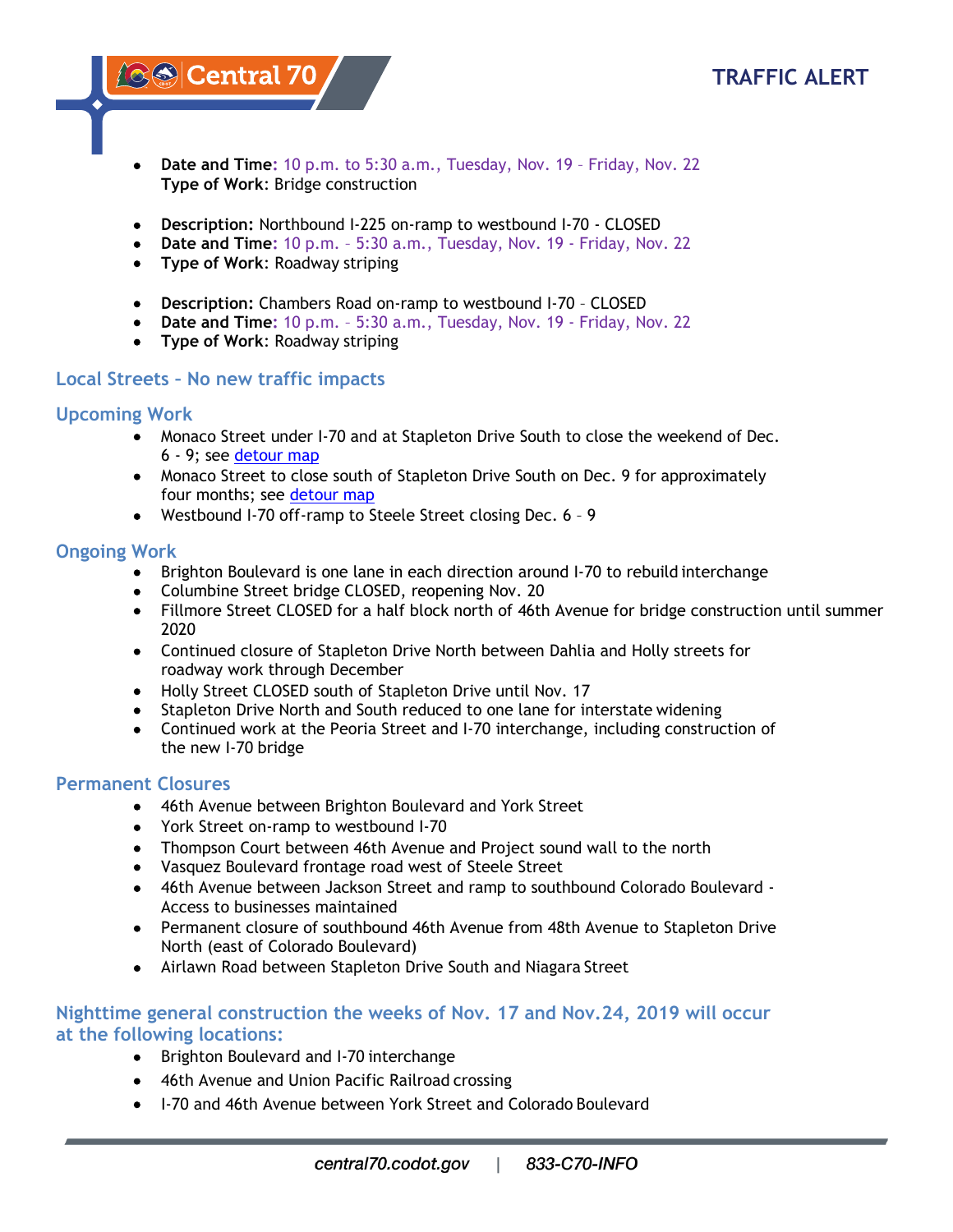**A® Central 70** 

- Colorado Boulevard between 44th and 48th avenues
- I-70 between Colorado Boulevard and Quebec Street
- Stapleton Drive (north and south) between Colorado Boulevard and Quebec Street
- I-70 between Quebec Street and I-225 interchange
	- o Peoria Street

Construction activities will be happening day and night. Activities that occur overnight will be within the noise variance limits of 75 decibel hourly average with an allowable spike up to 86 decibels. To make a complaint about construction noise during the night, call the 24 hour hotline at 833-C70-INFO (833-270-4636). DDPHE regulates the noise variance and residents may also call the city at 3-1-1. There is additional information about the variance [here.](https://www.denvergov.org/content/denvergov/en/environmental-health/public-health-inspections/healthy-families-healthy-homes-section/central-i70-project.html)

#### **Navigate North Denver**

For a broader list of construction and traffic impacts, visit Navigate North Denver.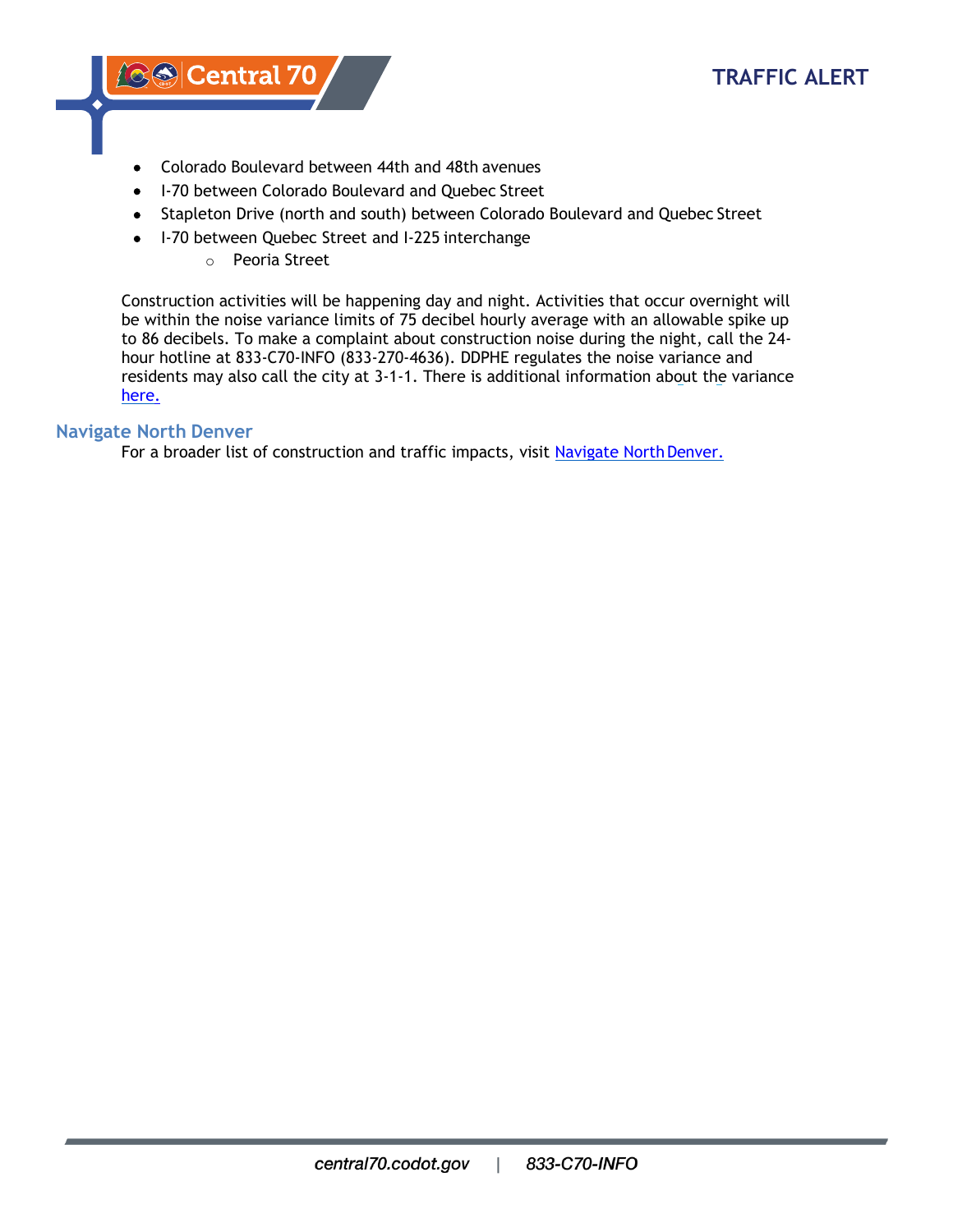**A⊗© Central 70** 

# **Actualización de la Construcción y del Tráfico**

# Semana del 17 de noviembre de 2019

Vea a continuación los reportes de impacto al tráfico para esta semana, además de las obras venideras. Las obras que se llevarán a cabo durante la noche están indicadas **en morado**. Observe todos los impactos al tráfico en este [mapa interactivo.](https://www.google.com/maps/d/viewer?mid=1BYOGW4mw1Re8xT1K9iA2EXWXO13hV34u&ll=39.76153982383773%2C-104.89622370000001&z=13&utm_source=CDOT%20Newsletters&utm_campaign=2d47a58fa6-EMAIL_CAMPAIGN_2018_09_21_10_05_COPY_04&utm_medium=email&utm_term=0_d9565e1c22-2d47a58fa6-)

Se anticipan cierres de rampas por las noches. No se cerrarán rampas consecutivas a la misma vez. El desvío es hacia la próxima rampa.

Las actividades de construcción dependen del clima y del lugar, y los horarios están sujetos a cambios.

## Impactos de circulación Fase Oeste (Bulevares Brighton a Colorado):

**I-70**

- **Descripción:** restricciones de carril en la I-70 con dirección este y oeste entre la I-25 y el Bulevar Colorado
	- *Anticipe retrasos cortos sobre la I-70 entre la calle Steele y el Bulevar Colorado entre las 9 p.m. y las 6 a.m. el viernes 15 de noviembre y sábado 16 noviembre por obras de servicios públicos.*
- **Fecha y hora***:* 7 p.m. 5:30 a.m., domingo 17 de noviembre sábado 23 de noviembre
- **Tipo de trabajo**: trabajo en la carretera
- **Descripción:** la rampa de ingreso del Bulevar Colorado a la I-70 en dirección este permanecerá CERRADA
- **Fecha y hora:** comenzando desde las 8 p.m. del viernes 15 de noviembre a las 5:30 a.m., del lunes 18 de noviembre
- **Tipo de trabajo**: obras de servicios públicos

#### **Calles locales**

- **Descripción:** restricciones de carril en la intersección del Bulevar Colorado y la Avenida 48
- **Fecha y hora:** desde las 7 a.m. a las 5 p.m., lunes 18 de noviembre martes 19 de noviembre
- **Tipo de trabajo**: obras de señalización de tráfico
- **Descripción:** restricción del carril derecho en el Bulevar Brighton entre la calle 44 y la carretera I-70 –
- **Fecha y hora:** 8:30 a.m. a las 3:30 p.m., lunes 18 de noviembre viernes 22 de noviembre
- **Tipo de trabajo**: señalización de carriles
- **Descripción:** restricción del carril izquierdo de la calle Josephine entre las avenidas 46 y 47
- **Fecha y hora:** lunes 18 de noviembre miércoles 20 de noviembre
- **Tipo de trabajo**: obras de servicios públicos
- **Descripción:** la calle Josephine permanecerá CERRADA media cuadra al norte de la Avenida 46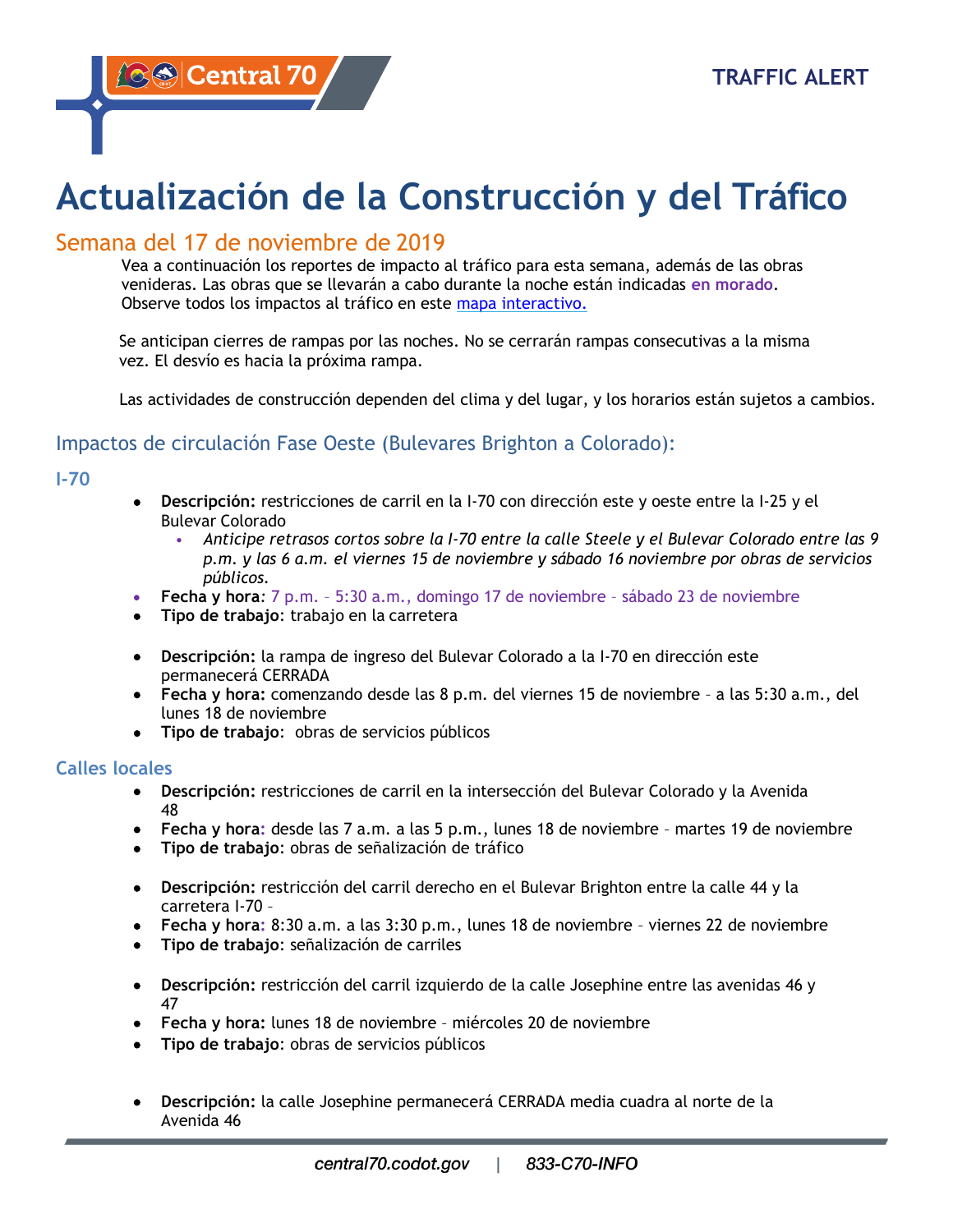

- **Fecha y hora:** miércoles 20 de noviembre verano del 2020
- **Tipo de trabajo**: construcción del puente

# **Impactos de circulación Fase Central (Bulevar Colorado a la Calle Quebec):**

#### **I-70**

- **Descripción:** restricciones de carril en la I-70 en dirección este y oeste entre el Bulevar Colorado y la Calle Quebec
- **Fecha y hora:** 7 p.m. 5:30 a.m., domingo 17 de noviembre sábado 23 de noviembre
- **Tipo de trabajo**: trabajo en la carretera

## **Calles locales**

- **Descripción:** restricción de carril sobre la calle Dahlia entre Smith Road y la calle Stapleton Drive North
- **Fecha y hora:** lunes 18 de noviembre miércoles 20 de noviembre
- **Tipo de trabajo**: obras de servicios públicos
- **Descripción:** la calle Dahlia al sur de Stapleton Drive South permanecerá CERRADA
- **Fecha y hora:** comenzando desde el viernes 22 de noviembre por aproximadamente 4 meses
- **Tipo de trabajo**: trabajo en la carretera
- **Descripción:** la calle Holly debajo de la I-70 permanecerá CERRADA; vea el [mapa](https://www.codot.gov/projects/i70east/detour-maps-2/holly-under-i-70-spn.jpg)  [de desvío](https://www.codot.gov/projects/i70east/detour-maps-2/holly-under-i-70-spn.jpg)
- **Fecha y hora:** 7 p.m. domingo 17 de noviembre a las 5:30 a.m. del viernes 22 de noviembre
- **Tipo de trabajo**: obras en el puente
- **Descripción:** cierres breves e intermitentes de la calle Stapleton Drive North entre las calles Holly y Mónaco
- **Fecha y hora:** 8 p.m. 5 a.m., domingo 17 de noviembre
- **Tipo de trabajo**: movilización del trafico

## Impactos de circulación Fase Este (Calle Quebec a la Calle Chambers Rd.):

## **I-70**

- **Descripción:** varias restricciones de carril en la I-70 en direcciones este y oeste entre la Calle Quebec y la I-225
	- *Anticipe retrasos cortos en la I-70 entre el Bulevar Central Park y la calle Havana entre las 11 p.m. y las 5 a.m. el domingo 17de noviembre - martes 19 de noviembre por obras de servicios públicos*
- **Fecha y hora:** 7 p.m. 5:30 a.m., domingo 17 de noviembre sábado 23 de noviembre
- **Tipo de trabajo**: trabajo en la carretera
- **Descripción:** la rampa de ingreso de la calle Havana hacia la I-70 en dirección este permanecerá CERRADA
- **Fecha y hora:** 7 p.m. 5:30 a.m., martes 19 de noviembre viernes 22 de noviembre
- **Tipo de trabajo**: señalización de carriles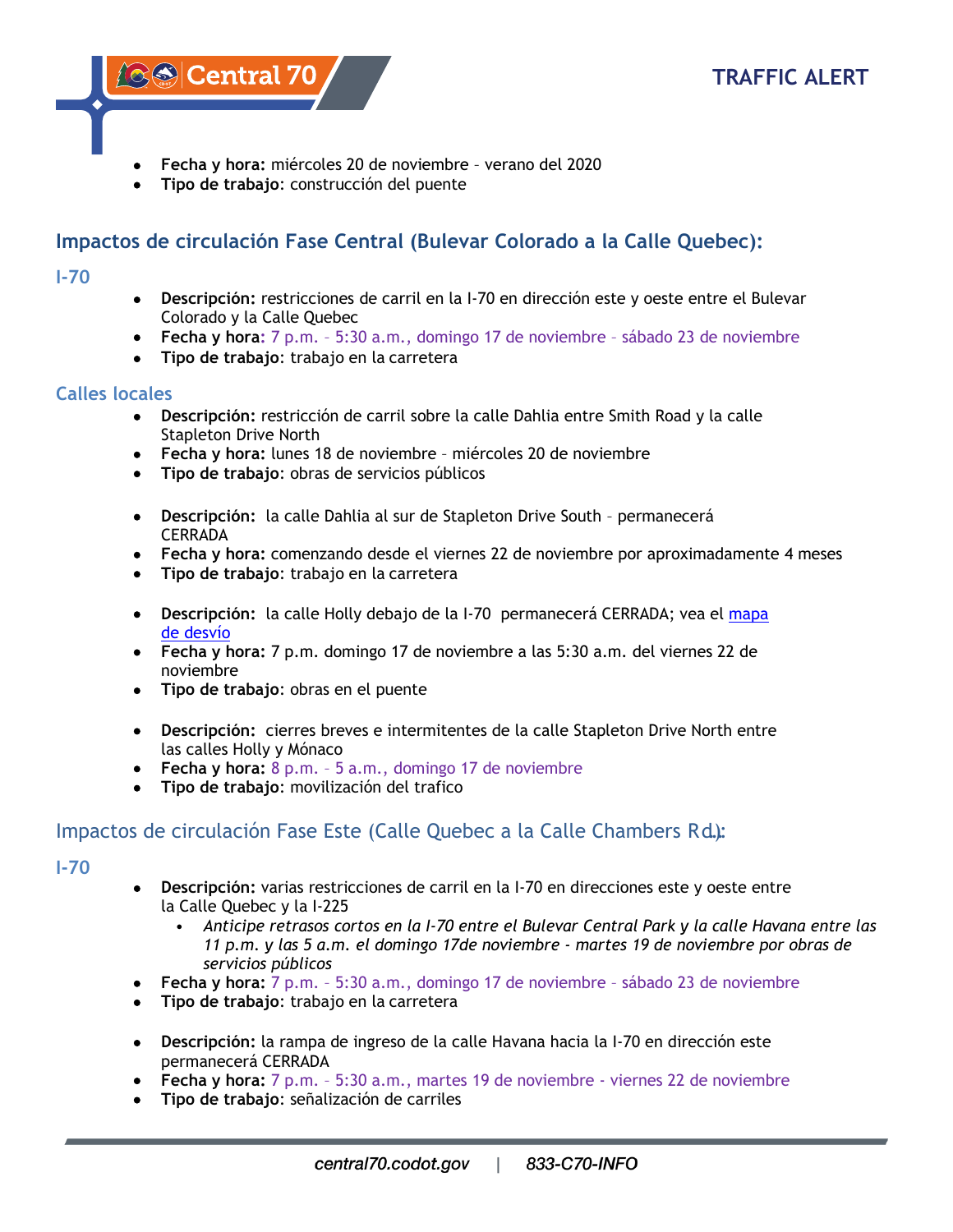**ASS Central 70** 

- **Descripción:** doble restricción de carriles izquierdos en la carretera I-70 en dirección este hacia la I-225
- **Fecha y hora:** comenzando desde las 10 p.m. del viernes 15 de noviembre hasta las 5 a.m., del lunes 18 de noviembre
- **Tipo de trabajo**: obras de drenaje
- **Descripción:** la rampa de ingreso de la calle Peoria Street hacia I-70 en dirección este CERRADA
- **Fecha y hora:** desde las 8 p.m. a las 5:30 a.m., martes 19 de noviembre viernes 22 de noviembre **Tipo de trabajo**: construcción del puente
- **Descripción:** rampa de salida de la I-70 al este a la Calle Peoria CERRADA
- **Fecha y hora:** 10 p.m. to 5:30 a.m., martes, Nov. 19 viernes, Nov. 22
- **Tipo de trabajo**: construcción del puente
- **Descripción:** la rampa de acceso de la I-225 en dirección norte hacia la I-70 en dirección oeste permanecerá CERRADA-
- **Fecha y hora:** 10 p.m. 5:30 a.m., martes 19 de noviembre viernes 22 de noviembre
- **Tipo de trabajo**: señalización de carriles
- **Descripción:** la rampa de ingreso de la calle Chambers Road a la carretera I-70 en dirección oeste permanecerá CERRADA–
- **Fecha y hora:** 10 p.m. 5:30 a.m., martes 19 de noviembre viernes 22 de noviembre
- **Tipo de trabajo**: señalización de carriles

## **Calles locales – sin nuevo impacto al tráfico vehicular**

## **Construcción venidera**

- La calle Mónaco debajo de la I-70 y a la altura de Stapleton Drive South cerrara el fin de semana del 6 al 9 de diciembre; vea el [mapa de desvio](https://www.codot.gov/projects/i70east/detour-maps-2/monaco-under-i-70-spn.jpg/view)
- La calle Mónaco permanecerá cerrada al sur de la calle Stapleton Drive South desde el 9 de diciembre por aproximadamente 4 meses; vea el [mapa de desvío](https://www.codot.gov/projects/i70east/detour-maps-2/monaco-south-of-stapleton-spn.jpg)
- La rampa de salida de la I-70 en dirección oeste hacia la calle Steele cerrara del 6 al 9 de diciembre

## **Construcción en progreso**

- El Bulevar Brighton tendrá un solo carril en cada dirección a la altura de su intersección con la I-70 para reconstruir dicho cruce
- El puente de la calle Columbine permanece CERRADO, y se reabrirá el 20 de noviembre
- La Calle Fillmore permanecerá cerrada por media cuadra al norte de la Avenida 46 por la construcción del puente hasta el verano del 2020
- Continúa el cierre de Stapleton Drive North entre las calles Dahlia y Holly por obras en la carretera hasta comienzos de diciembre
- La calle Holly permanecerá cerrada al sur de Stapleton Drive hasta el 17 de noviembre
- Las Calles Stapleton Drive North y South, se verán reducidas a un solo carril por ensanchamiento de la carretera
- Continúan las obras en la intersección de la Calle Peoria y el intercambio de la I-70, incluyendola construcción de un nuevo puente en la I-70